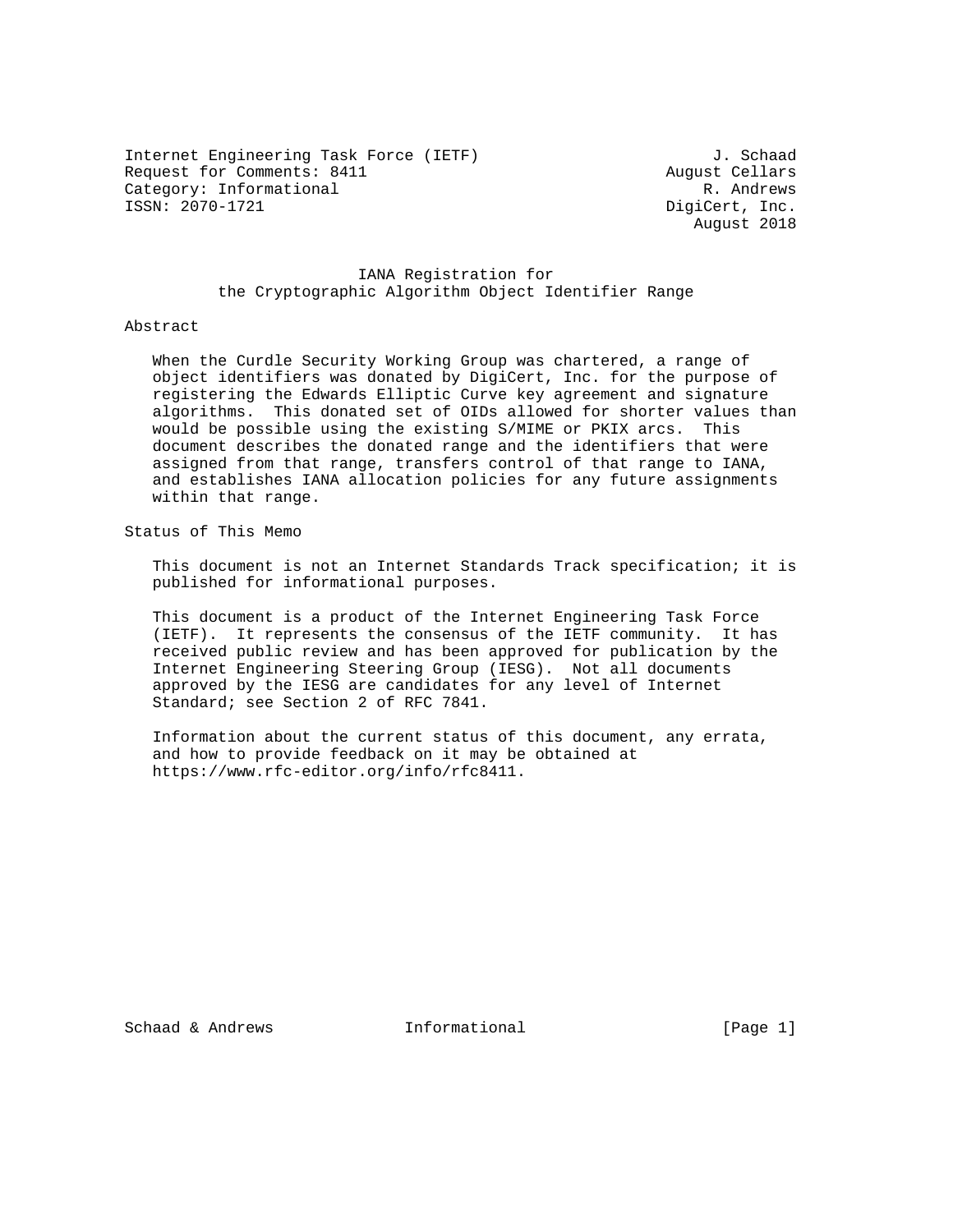RFC 8411 OID Registry August 2018

### Copyright Notice

 Copyright (c) 2018 IETF Trust and the persons identified as the document authors. All rights reserved.

 This document is subject to BCP 78 and the IETF Trust's Legal Provisions Relating to IETF Documents (https://trustee.ietf.org/license-info) in effect on the date of publication of this document. Please review these documents carefully, as they describe your rights and restrictions with respect to this document. Code Components extracted from this document must include Simplified BSD License text as described in Section 4.e of the Trust Legal Provisions and are provided without warranty as described in the Simplified BSD License.

Table of Contents

| 3. Security Considerations 3  |
|-------------------------------|
|                               |
| 4.1. Normative References 4   |
| 4.2. Informative References 4 |
|                               |
|                               |

### 1. Introduction

 When the Curdle Security Working Group was chartered, a range of object identifiers was donated to the working group by DigiCert, Inc. The use of these object identifiers allowed for the Edwards Elliptic Curve key agreement [RFC7748] and signature [RFC8032] algorithms to be defined with encodings that are smaller than similar ones would be if assigned from the existing S/MIME or PKIX arcs. The initial registrations from this arc were made while developing [RFC8410]. After those registrations were made, there were still some unused values that could be used by other security groups.

 Object identifiers are primarily used with Abstract Syntax Notation (ASN.1) [ASN.1]. The ASN.1 specifications continue to evolve, but object identifiers can be used with any and all versions of ASN.1.

 This document describes the object identifiers that were assigned in that donated range, transfers control of the range to IANA, and establishes IANA allocation policies for any future assignments.

Schaad & Andrews **Informational** [Page 2]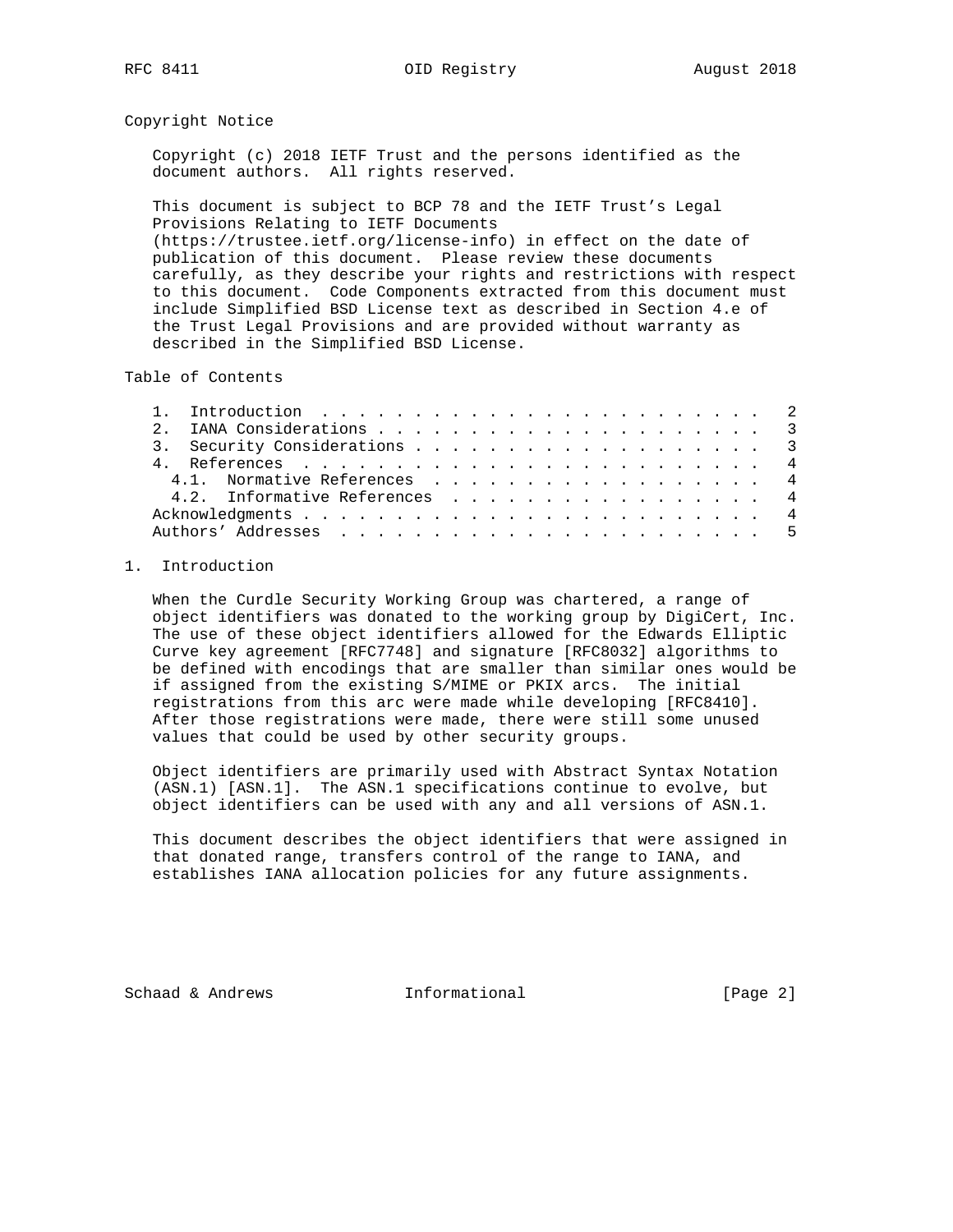RFC 8411 OID Registry August 2018

The donated range from DigiCert, Inc. is as follows:

 first: { iso (1) identified-organization (3) thawte (101) 100 } last: { iso (1) identified-organization (3) thawte (101) 127 }

2. IANA Considerations

 IANA has created the "SMI Security for Cryptographic Algorithms" registry within the SMI-numbers registry. The new registry has three columns, as shown below.

| Decimal        | Description                   | References        |
|----------------|-------------------------------|-------------------|
| $0 - 99$       | Retained by DigiCert          | RFC 8411          |
| 100            | Reserved for child reg        | RFC 8411          |
| 110            | id-X25519                     | [RFC8410]         |
| 111            | $id - X448$                   | [RFC8410]         |
| 112            | id-EdDSA25519                 | [RFC8410]         |
| 113            | id-EdDSA448                   | [RFC8410]         |
| 114            | Reserved for id-EdDSA25519-ph | $[SAFE-X.509-03]$ |
| 115            | Reserved for id-EdDSA448-ph   | $[SAFE-X.509-03]$ |
| $128$ and $up$ | Retained by DigiCert          | RFC 8411          |

Table 1: SMI Security for Cryptographic Algorithms

 The registration policy is "Specification Required" as defined in [RFC8126].

 The column 'Decimal' is required to be a number between 100 and 127 inclusive.

 The value of 100 has been reserved so that a new arc below that point can be established in the future (i.e., starting at 1.3.101.100.1). If the new child registry is established, a name for this value is to be assigned at that point. The experts can, at their discretion, assign an algorithm OID instead.

3. Security Considerations

 This document populates an IANA registry, and it raises no new security considerations. The protocols that specify these values include the security considerations associated with their usage.

Schaad & Andrews **Informational** [Page 3]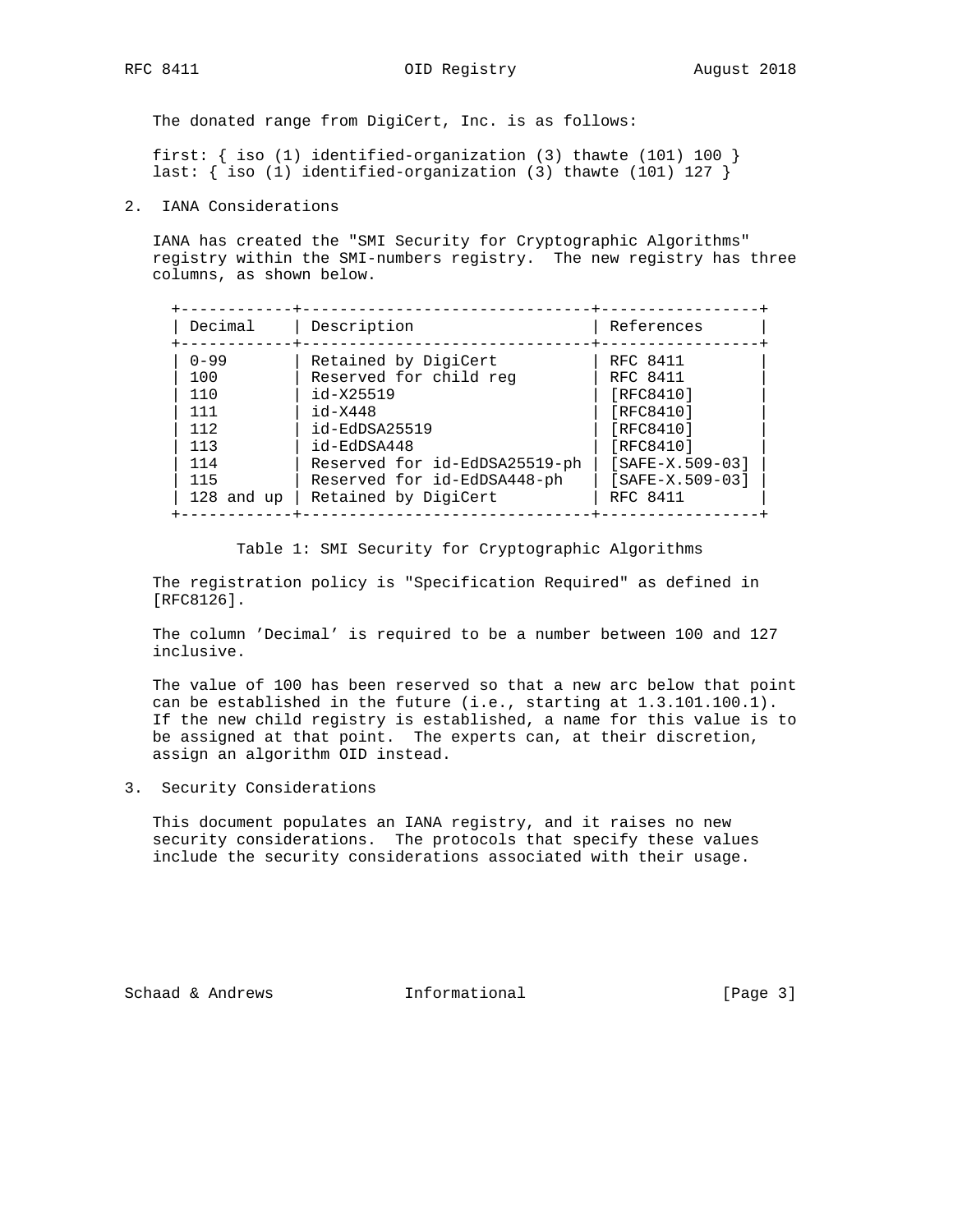# 4. References

- 4.1. Normative References
	- [ASN.1] ITU-T, "Information Technology Abstract Syntax Notation One (ASN.1): Specification of basic notation", ITU-T Recommendation X.680, ISO/IEC 8824-1, August 2015.
- 4.2. Informative References
	- [RFC7748] Langley, A., Hamburg, M., and S. Turner, "Elliptic Curves for Security", RFC 7748, DOI 10.17487/RFC7748, January 2016, <https://www.rfc-editor.org/info/rfc7748>.
	- [RFC8032] Josefsson, S. and I. Liusvaara, "Edwards-Curve Digital Signature Algorithm (EdDSA)", RFC 8032, DOI 10.17487/RFC8032, January 2017, <https://www.rfc-editor.org/info/rfc8032>.
	- [RFC8126] Cotton, M., Leiba, B., and T. Narten, "Guidelines for Writing an IANA Considerations Section in RFCs", BCP 26, RFC 8126, DOI 10.17487/RFC8126, June 2017, <https://www.rfc-editor.org/info/rfc8126>.
	- [RFC8410] Josefsson, S. and J. Schaad, "Algorithm Identifiers for Ed25519, Ed448, X25519, and X448 for Use in the Internet X.509 Public Key Infrastructure", RFC 8410, DOI 10.17487/RFC8410, August 2018.
	- [SAFE-X.509-03]

 Josefsson, S. and J. Schaad, "Algorithm Identifiers for Ed25519, Ed448, X25519 and X448 for use in the Internet X.509 Public Key Infrastructure", Work in Progress, draft-ietf-curdle-pkix-03, November 2016.

Acknowledgments

 Our thanks go out to DigiCert for donating the range of OIDs covered in this document. At the time of the donation, the root of the range was assigned to Symantec but has since been transferred to DigiCert.

 This document uses a lot of text from a similar document by Russ Housley. Copying always makes things easier and less error prone.

Schaad & Andrews **Informational** [Page 4]